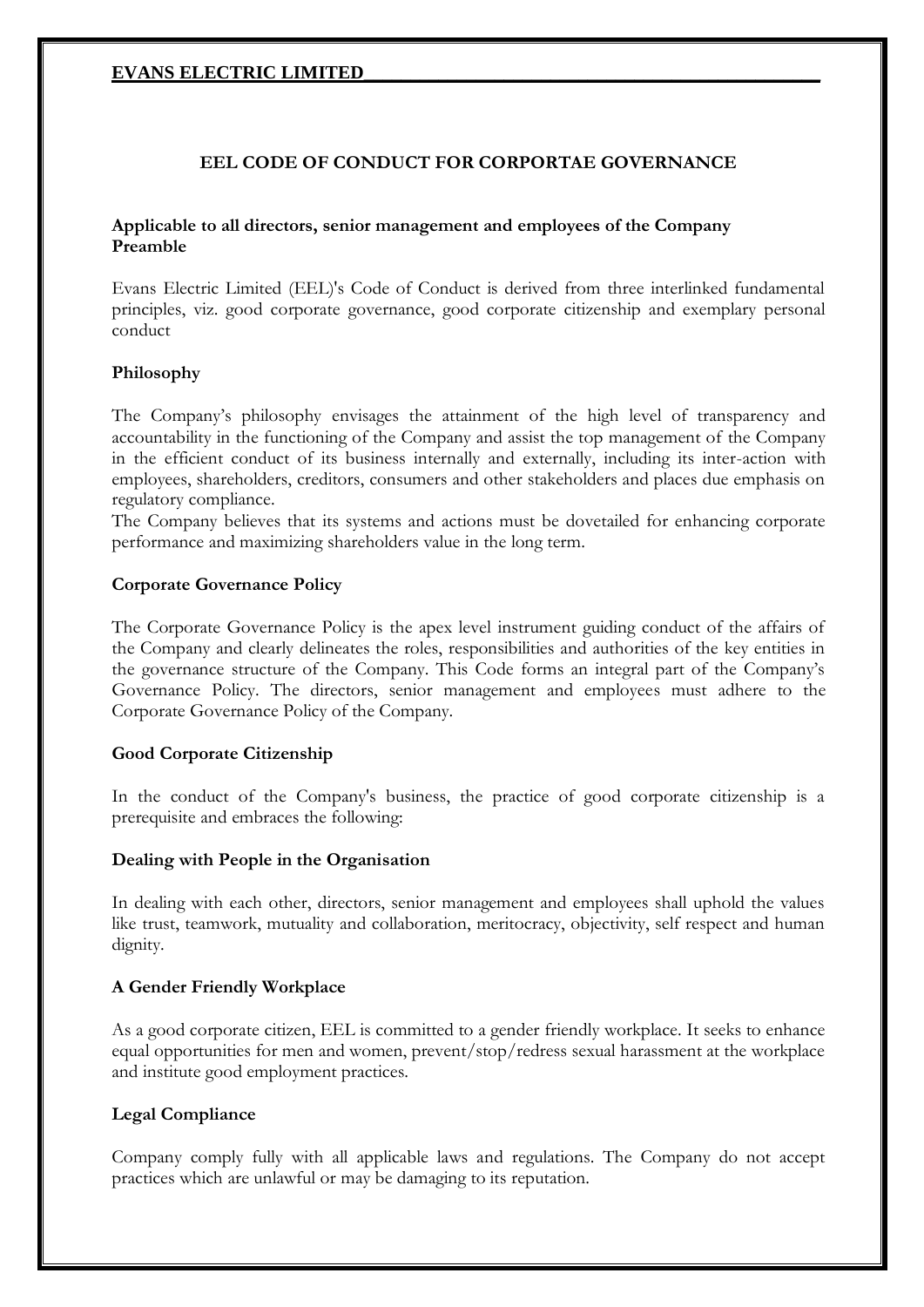# **Personal Conduct**

All directors, senior management and employees have the obligation to conduct themselves in an honest and ethical manner and act in the best interest of the Company at all times. They are expected to demonstrate exemplary personal conduct through adherence to transparency and accountability, no conflict of interest, protection of confidentiality of Company's information and to lead by example.

# **Waivers**

Any waiver of any provision of this Code of Conduct for a director, senior management or employee must be placed for approval before the Company's Board of Directors / Corporate Management Committee, as appropriate.

#### **Non Adherence**

Any instance of non-adherence to the Code of Conduct should be brought to the attention of the immediate reporting authority, with copies to the Compliance Officer. In respect of senior management, any such instance should be brought to the attention of the Chairman of the Audit Committee with a copy to the Company Chairman.

#### **Duties of Independent Directors**

The duties of Independent Directors of the Company, as laid down under Schedule IV to the Companies Act, 2013, are incorporated herein pursuant to SEBI (Listing Obligation and Disclosure Requirements) Regulations, 2015. It shall be the duty of Independent Directors to:

- a. undertake appropriate induction and regularly update and refresh their skills, knowledge and familiarity with the Company;
- b. seek appropriate clarification or amplification of information and, where necessary, take and follow appropriate professional advice and opinion of outside experts at the expense of the Company;
- c. strive to attend all meetings of the Board of Directors and of the Board Committees of which they are a member;
- d. participate constructively and actively in the Board Committees in which they are chairpersons or members;
- e. strive to attend the general meetings of the Company;
- f. ensure, where they have concerns about the running of the Company or a proposed action, that these are addressed by the Board of Directors;
- g. keep themselves well informed about the Company and the external environment in which it operates;
- h. not to unfairly obstruct the functioning of an otherwise proper Board or Board Committee;
- i. pay sufficient attention and ensure that adequate deliberations are held before approving related party transactions and assure themselves that the same are in the interest of the Company;
- j. ascertain and ensure that the Company has an adequate and functional vigil mechanism and ensure that the interests of a person who uses such mechanism are not prejudicially affected on account of such use;
- k. report concerns about unethical behaviour, actual or suspected fraud or violation of the Code of Conduct;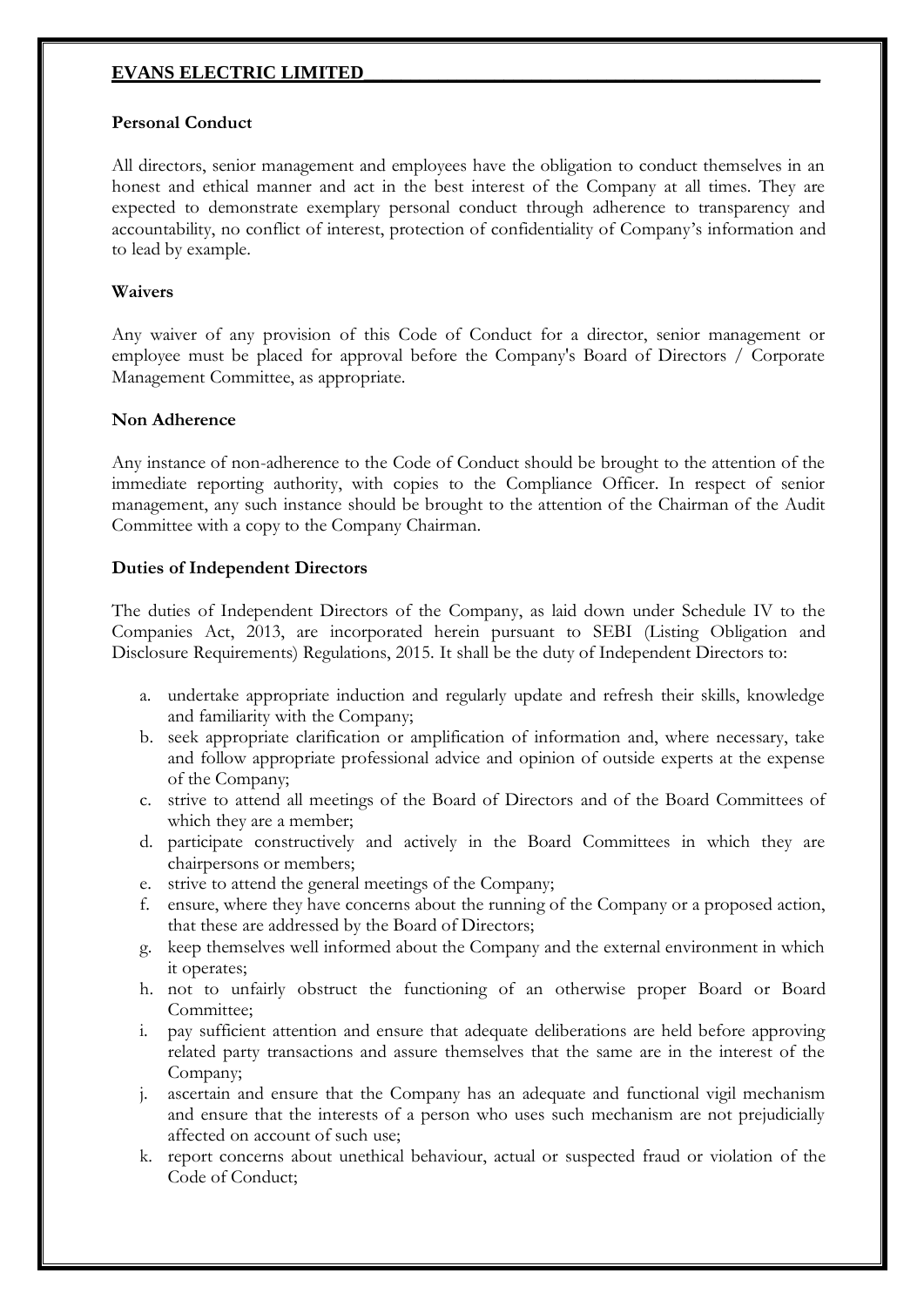- l. act within their authority and assist in protecting the legitimate interests of the Company, shareholders and its employees;
- m. not to disclose confidential information, including commercial secrets, technologies, advertising and sales promotion plans and unpublished price sensitive information, unless such disclosure is expressly approved by the Board of Directors or required by law.

# **Whistleblower Policy**

# **1. Philosophy**

EEL believes that every employee is a trustee of its stakeholders and must adhere to the Company's Code of Conduct (hereinafter referred to as 'EEL Code') and conduct himself or herself at all times in a professional and ethical manner.

# **2. Purpose**

The "Whistleblower Policy" encourages Directors and employees (hereinafter referred to as 'employees') to bring to the Company's attention, instances of unethical behaviour, actual or suspected incidents of fraud or violation of the EEL Code, that could adversely impact the Company's operations, business performance and / or reputation. The Company will investigate such reported incidents in an impartial manner and take appropriate action to ensure that the requisite standards of professional and ethical conduct are always upheld.

# **3. Policy**

This policy is intended to encourage Board members, staff (paid and volunteer) and others to report suspected or actual occurrence(s) of illegal, unethical or inappropriate events (behaviours or practices) without retribution.

- 1. The Whistleblower should promptly report the suspected or actual event to his/her supervisor.
- 2. If the Whistleblower would be uncomfortable or otherwise reluctant to report to his/her supervisor, then the Whistleblower could report the event to the next highest or another level of management, including to an appropriate Board committee or member.
- 3. The Whistleblower can report the event with his/her identity or anonymously.
- 4. The Whistle blower shall receive no retaliation or retribution for a report that was provided in good faith – that was not done primarily with malice to damage another or the organization.
- 5. A Whistleblower who makes a report that is not done in good faith is subject to discipline, including termination of the Board or employee relationship, or other legal means to protect the reputation of the organization and members of its Board and staff.
- 6. Anyone who retaliates against the Whistleblower (who reported an event in good faith) will be subject to discipline, including termination of Board or employee status.
- 7. Crimes against person or property, such as assault, rape, burglary, etc., should immediately be reported to local law enforcement personnel.